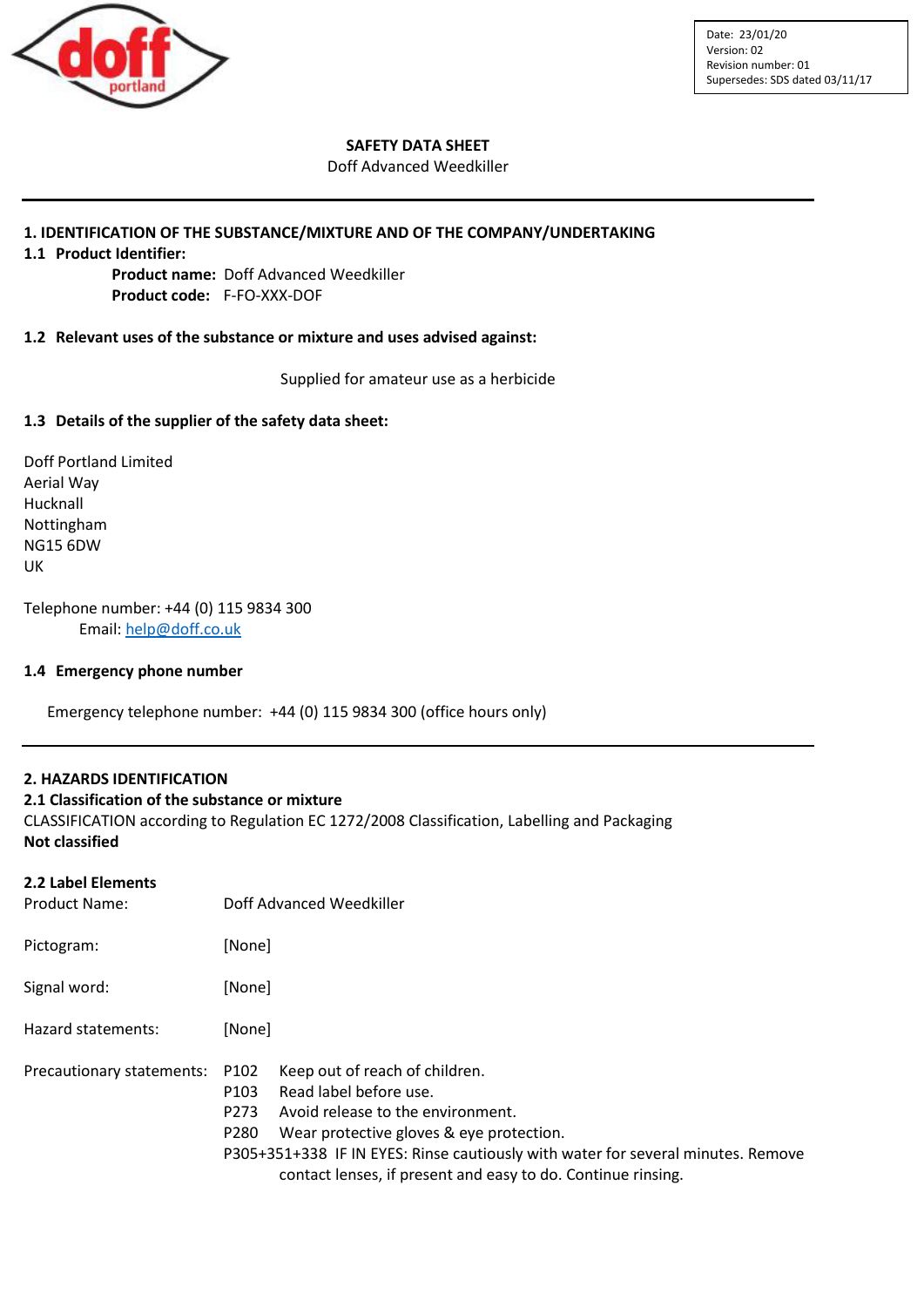

P501 Dispose of contents/container to local authority regulations.

# **2.3 Other Hazards**

Mixture not classed as PBT or vPvB

# **3. COMPOSITION/INFORMATION ON INGREDIENTS**

## **3.2 Mixtures**

There are no hazardous components which require listing.

The full hazard information for individual components if not displayed in section 2 or 3 are displayed in Section 16.

## **4.0. FIRST AID MEASURES**

## **4.1 Description of first aid measures**

## **4.1.1 Inhalation**

If symptoms arise remove from source of exposure to fresh air; seek medical attention if symptoms persist or develop

## **4.1.2 Skin & Eye exposure**

Skin: Drench immediately with water. Remove any contaminated clothing and launder before re-use. Obtain medical attention if symptoms persist or develop.

Eyes: Immediately rinse with clean water for 15 minutes. Obtain medical attention if eye irritation develops or persists.

## **4.1.3 Ingestion**

Do not induce vomiting. Wash out mouth with water and give water to drink. Obtain medical attention if adverse health effects persist or are severe.

## **4.2 Most important symptoms and effects, both acute and delayed**

None reported.

#### **See SECTION 11 for more detailed information on health effects and symptoms.**

## **4.3 Indications of any immediate medical attention and special treatment needed**

**Notes to physician**

No specific treatment. Treat symptomatically.

# **5. FIRE-FIGHTING MEASURES**

# **5.1 Extinguishing media**

## **Suitable**

Use water spray, fog or foam, carbon dioxide. Use an extinguishing agent suitable for the surrounding fire. Use water spray to cool containers.

## **Not suitable**

No information available.

Page **2** of **7**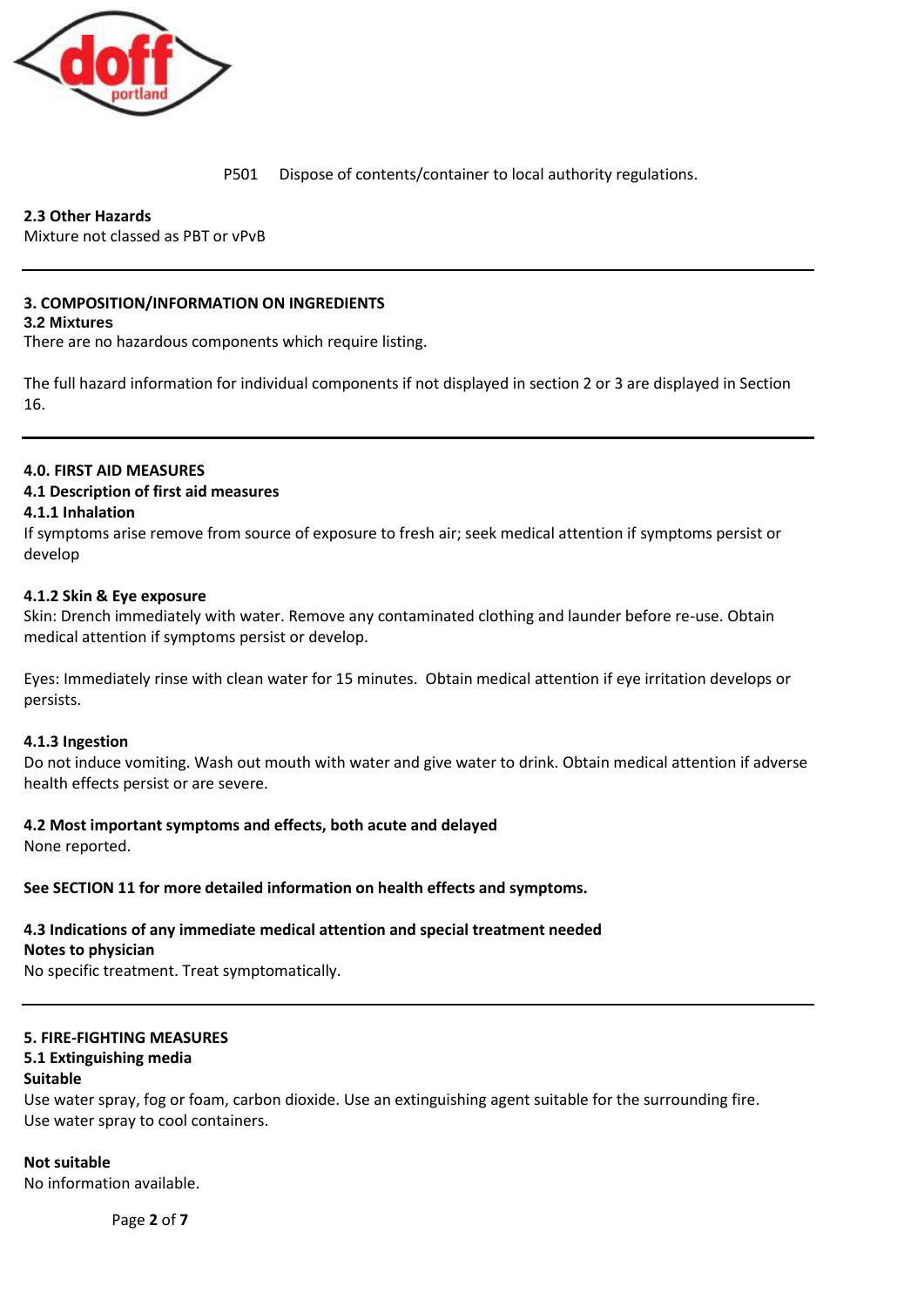

## **5.2 Special hazards arising from the substance or mixture**

In a fire or if heated, a pressure increase may occur. Fire water contaminated with this material must be contained and prevented from being discharged to any waterway, sewer or drain.

## **Hazardous thermal decomposition products**

In combustion, may emit toxic fumes.

## **5.3 Advice for firefighters**

## **Special precautions for fire-fighters**

Promptly isolate the scene by removing all persons from the vicinity of the incident if there is a fire. No action shall be taken involving any personal risk or without suitable training.

## **Special protective equipment for fire-fighters**

Fire-fighters should wear appropriate protective equipment and self-contained breathing apparatus (SCBA) with a full face-piece operated in positive pressure mode.

## **6. ACCIDENTAL RELEASE MEASURES**

## **6.1 Personal precautions, protective equipment and emergency procedures**

The following precautions are considered to be good practice when using any chemicals irrespective of their classification unless otherwise specified.

Ensure adequate ventilation

Use personal protective equipment,

- Gloves
- Eye protection
- Suitable respirator if dust is generated during handling

## **6.2 Environmental Precautions**

Do not allow to enter storm drains or water courses. If this product enters a water course or a sewer (including via contaminated soil & vegetation) in large quantities contact local water authority and inform the Environment Agency

#### **6.3 Methods and material for containment and cleaning up**

Absorb spillage onto inert material such as sand or Fuller's earth and transfer to a suitably-labelled container. Contact specialist waste disposal contractor.

#### **6.4 Reference to other sections**

**Note: see SECTION 1 for emergency contact information, SECTION 8 for personal protection and section 13 for waste disposal.**

## **7. Handling and storage**

## **7.1 Precaution for safe handling**

Avoid contact with skin and eyes. Wash Hands thoroughly after handling Do not eat, drink or smoke when using this product

## **7.2 Conditions for safe storage, including any incompatibilities**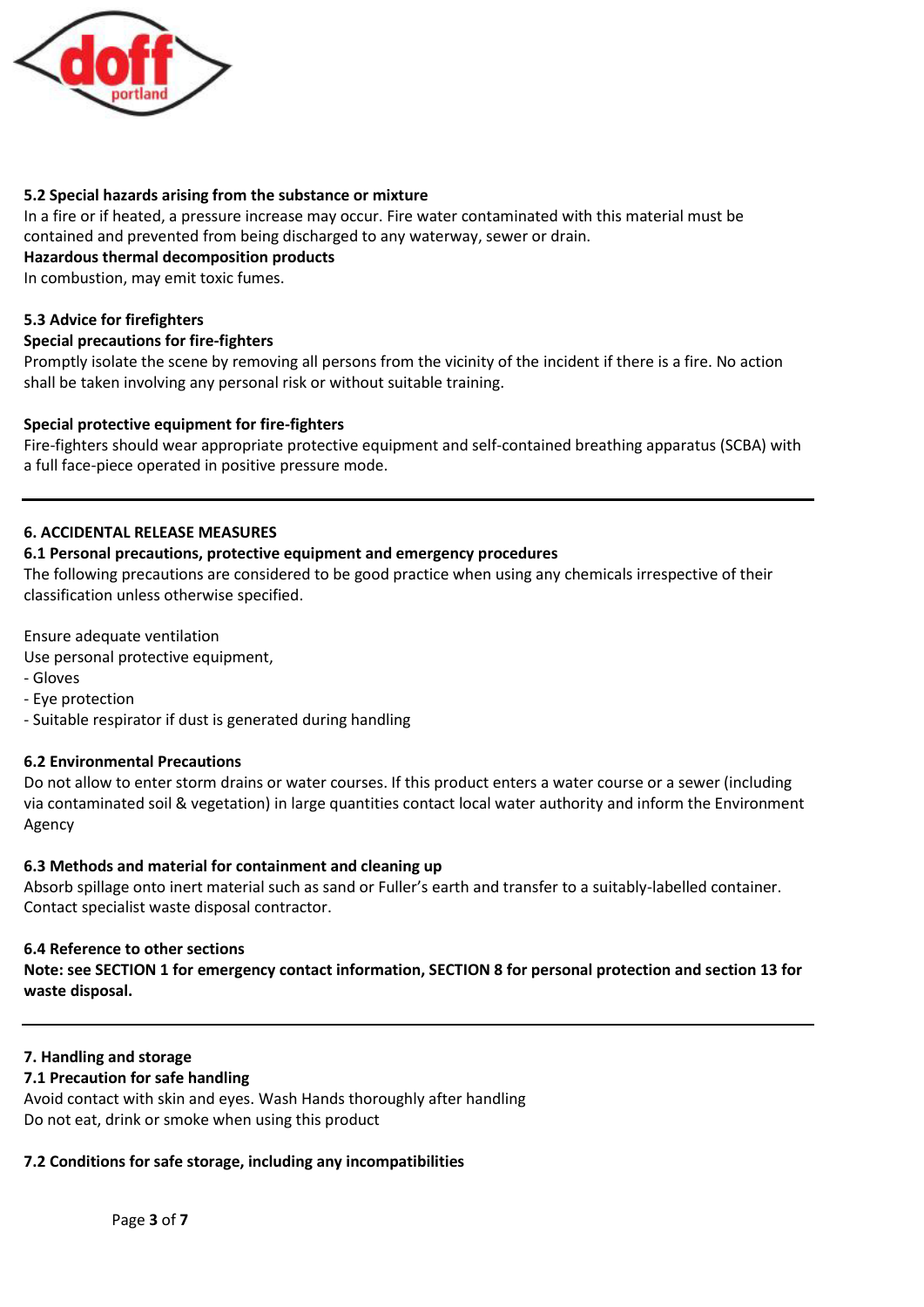

Store in a cool dry atmosphere, in original labelled containers. Refer to manufacturer for maximum safe stacking height.

**7.3 Specific end use(s)** Supplied for amateur use as a herbicide

**8.Exposure controls/personal protection 8.1 Control Parameters** None set for contents.

**8.2 Exposure controls General** Avoid contact with skin, eyes and clothing.

## **Hygiene measures:**

Wash hands, forearms and face thoroughly after handling chemical products, before eating, smoking and using the lavatory and at the end of the working period. Appropriate techniques should be used to remove potentially contaminated clothing. Wash contaminated clothing before reusing. Ensure that eyewash stations and safety showers are close to the workstation location. Ensure that there is sufficient ventilation of the area.

## **Eye and face protection**

Wear tightly fitting safety goggles and Face shield that meet EN 166 a/o ANSI Z87.1 standards

#### **Skin protection**

When handling product wear chemical-resistant gloves.

Suitability and durability of a glove is dependent on usage, e.g. frequency and duration of contact. Always seek advice from glove suppliers. Select gloves approved to EU standard EN407. Wear impermeable protective clothing, butyl rubber apron and boots.

#### **Inhalation**

Provide a good standard of general ventilation. Use outdoors or ensure adequate air changes.

## **9. PHYSICAL AND CHEMICAL PROPERTIES**

**9.1 Information on basic physical and chemical properties**

Physical state: liquid Colour: colourless Odour: Characteristic Odour threshold: No data pH: No data Melting Point: No data Initial boiling point and boiling range:  $106 °C$ Flash point: No data Evaporation rate: No data Flammability: No data Explosion limits Upper: No data Lower: No data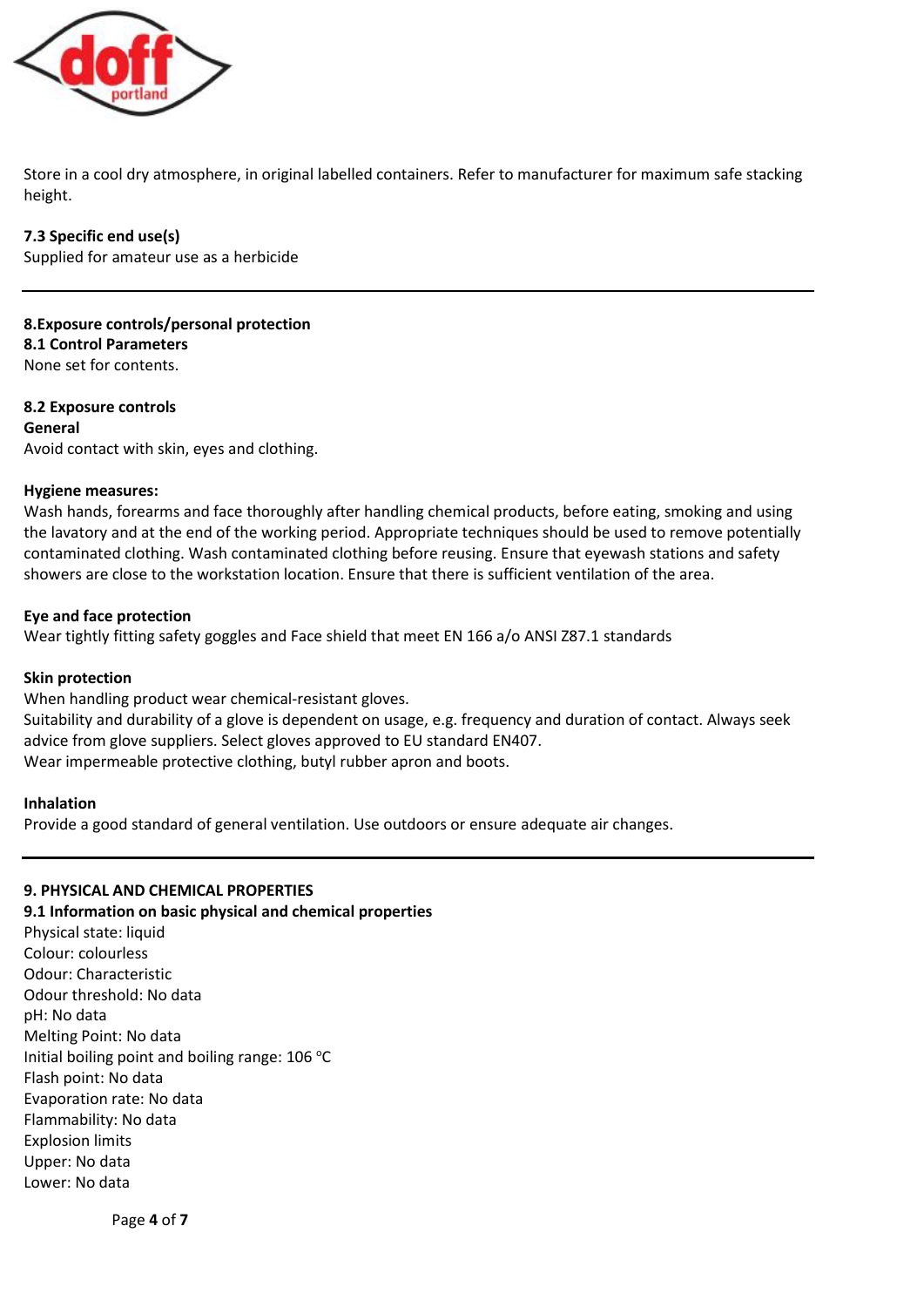

Vapour pressure: No data Vapour density: No data Specific gravity: No data Solubility: soluble in water Partition coefficient: n-octanol/water No data Auto-ignition temperature: No data Decomposition temperature: No data Viscosity: Not applicable Explosive properties: No data Oxidising properties: No data

# **9.2 Other Information**

No other relevant information available.

## **10. STABILITY AND REACTIVITY**

**10.1 Reactivity** Stable under recommended transport or storage conditions.

## **10.2 Chemical stability**

Stable under normal conditions.

## **10.3 Possibility of hazardous reactions**

Hazardous reactions will not occur under normal transport or storage conditions. Decomposition may occur on exposure to conditions or materials listed below.

#### **10.4 Conditions to avoid**

Avoid heat.

#### **10.5 Incompatible materials**

Materials to avoid: Strong oxidising agents. Strong acids.

# **10.6 Hazardous decomposition products**

In combustion, may emit toxic fumes.

## **11. TOXICOLOGICAL INFORMATION**

#### **11.1 Information on toxicological effects**

|                                    | The mixture has not been assessed for toxicological effects, the mixture classification is given in section 2 |
|------------------------------------|---------------------------------------------------------------------------------------------------------------|
|                                    | based on individual component contents. Individual component hazards are given in section 3                   |
| Acute toxicity:                    | Not expected to be toxic.                                                                                     |
| Skin corrosion/irritation:         | Product is not classified as causing skin irritation.                                                         |
| Serious eye damage/irritation:     | Product is not classified as causing serious eye damage or irritation.                                        |
| Respiratory or skin sensitisation: | Product is not classified as causing skin sensitisation.                                                      |
| Germ cell mutagenicity:            | No information specified.                                                                                     |
| Carcinogenicity:                   | No information specified.                                                                                     |
| Reproductive toxicity:             | No information specified.                                                                                     |
| STOT-single exposure:              | Product is not classified as having Specific Target Organ                                                     |
|                                    | Toxicity for single exposure                                                                                  |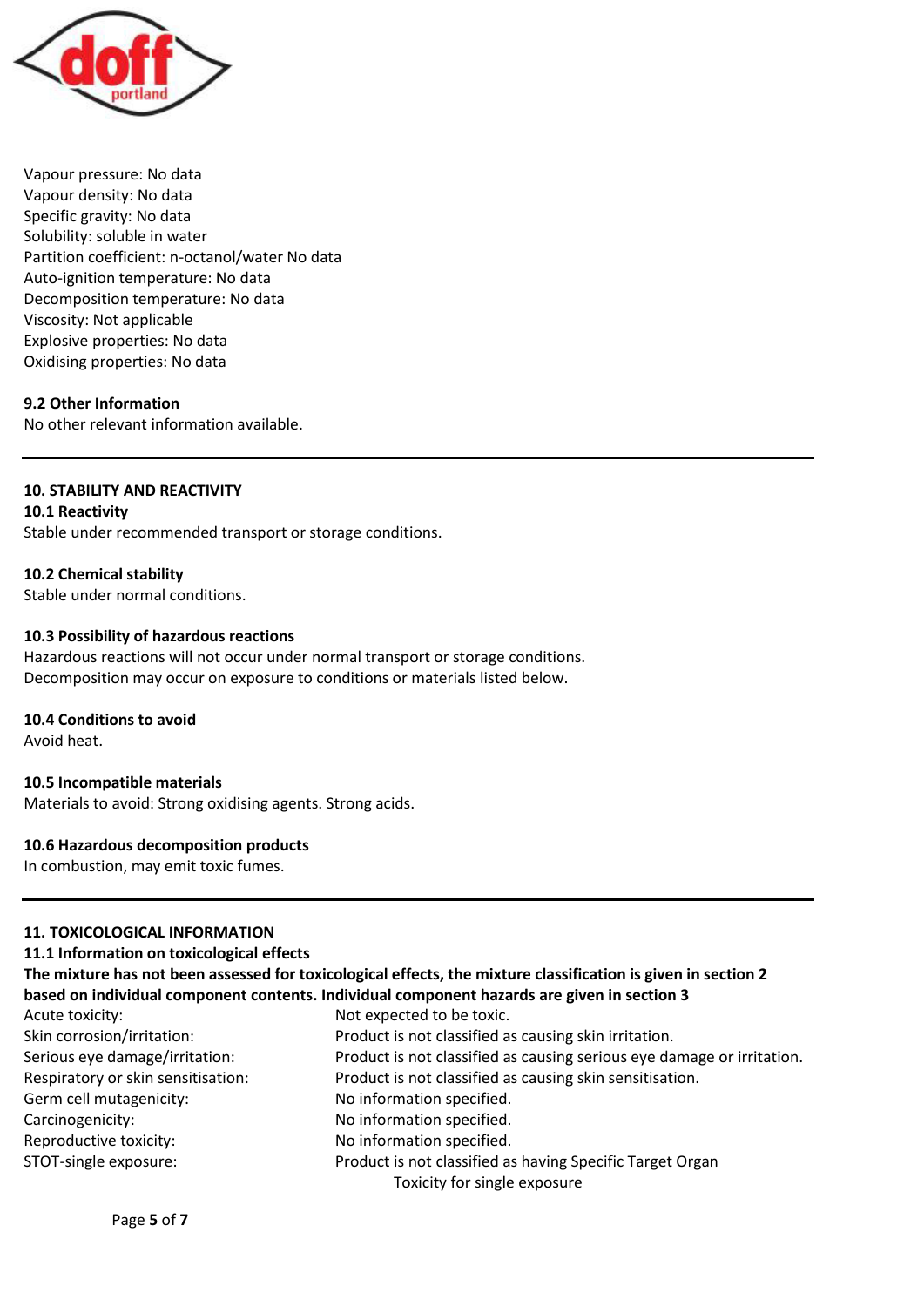

STOT-repeated exposure: No information specified. Aspiration hazard: No information specified.

#### **Toxicity values:**

| Route  | <b>Species</b> | $\tau_{\mathsf{est}}$ | Value | Units    |
|--------|----------------|-----------------------|-------|----------|
| Dermal | Rat            | LD50                  | >2000 | mg/Kg bw |
| Oral   | Rat            | LD50                  | >2000 | mg/Kg bw |

## **Potential health effects**

No data available.

## **Signs and Symptoms of Exposure**

No data available.

# **12. ECOLOGICAL INFORMATION**

**12.1 Toxicity Mixture not classified as harmful to aquatic life.**

## **12.2 Persistence and degradability**

Information not available.

# **12.3 Bioaccumulative potential**

No information.

## **12.4 Mobility in soil**

No information.

## **12.5 Results of PBT and vPvB assessment**

This mixture does not contain any substances that are assessed to be PBT or vPvB.

#### **12.6 Other adverse effects**

No information.

## **13.DISPOSAL CONSIDERATIONS**

## **13.1 Waste Treatment Methods**

## **Methods of disposal:**

The generation of waste should be avoided or minimized wherever possible.

Empty containers or liners may retain some product residues.

This material and its container must be disposed of in a safe way.

Dispose of surplus and non-recyclable products via a licensed waste disposal contractor.

Disposal of this product, solutions and any by-products should at all times comply with the requirements of environmental protection and waste disposal legislation and any regional local authority requirements. Avoid dispersal of spilled material and runoff and contact with soil, waterways, drains and sewers.

## **Hazardous waste:**

The classification of the product may meet the criteria for a hazardous waste